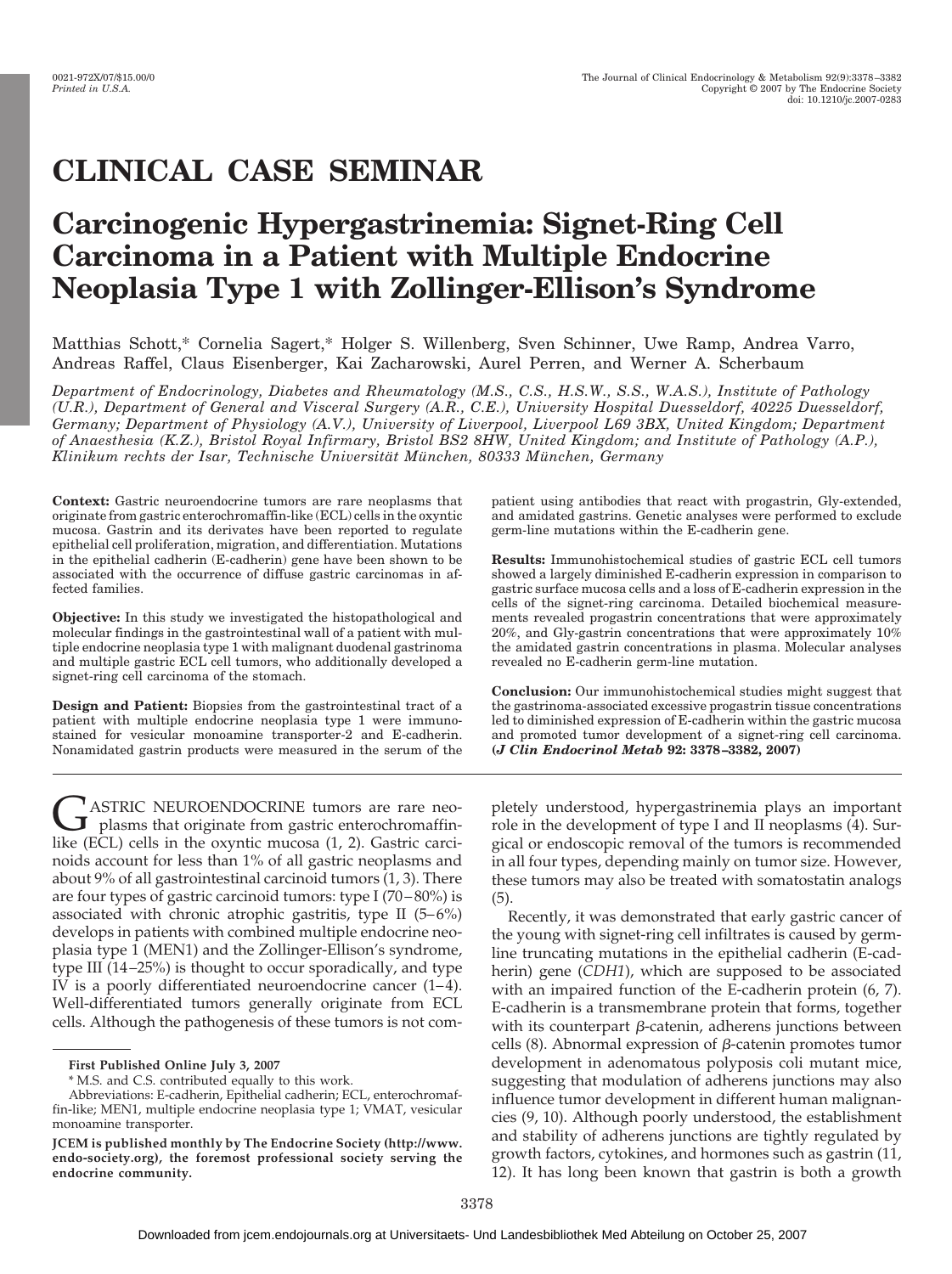factor and an acid secretagogue. Recently, roles for biosynthetic intermediates, the nonamidated gastrins (progastrin and Gly-gastrin) as cocarcinogens have been described (11). Interestingly, progastrin-derived peptides, including amidated gastrins, may also regulate epithelial cell adhesion or migration. Thus, Gly-gastrin induces the dissociation of the E-cadherin/ $\beta$ -catenin complex, the delocalization of  $\beta$ -catenin from the adherens junctions to the cytoplasm, and the migration of gastric epithelial cells (13). Most recently, it has also been demonstrated that gastrin and amidated gastrin may activate the expression of cyclin D1 through  $\beta$ -catenin in gastric cancer cells and, thereby, inducing gastric cancer cell proliferation (14). In addition, cyclin D1 was up-regulated in signet ring carcinoma cells (15).

In the current paper, we describe a patient with MEN1 with Zollinger-Ellison's syndrome, who in addition developed a signet-ring cell carcinoma of the stomach. Our immunohistochemical and molecular analyses propose the concept of a (pro-)gastrin-induced pathogenesis of the development of signet ring cells via the E-cadherin/ $\beta$ -catenin system.

# **Patient and Methods**

# *Patient*

A 60-yr-old man was admitted to our outpatient clinic in September 1997 with suspected MEN1 syndrome combining primary hyperparathyroidism and Zollinger-Ellison's syndrome with hypergastrinemia. Primary hyperparathyroidism was diagnosed due to elevated serum parathyroid hormone concentration (132 pg/ml, normal range  $\leq 55$ ), and elevated serum calcium (2.74 mmol/liter adjusted to protein levels) and low serum phosphate (0.72 mmol/liter). Moreover, a parathyroid gland could be detected on ultrasound as well as a positive Sesta-2 methoxy isobutyl isonitrile scan. Zollinger-Ellison's syndrome with hypergastrinemia was diagnosed via positive secretin testing (fasting serum gastrin levels 1610 pg/ml; normal, less than 115; 10 min after application of 120 U secretin gastrin levels increased up to 2350 pg/ml). Genetic screening showed a heterozygous mutation in the *Menin* gene (chromosome 11, exon 2, codon 104; deletion of thymidine). At that time the patient refused any further diagnostic investigations or therapeutic interventions.

In July 2002, he again presented to our outpatient clinic with epigastric pain, which had been ameliorated after oral treatment with omeprazole (30 mg/d). Serum gastrin level was increased approximately 30-fold (3380 pg/ml) before treatment with omeprazole, whereas chromogranin A was increased approximately 4000-fold (445,000  $\mu$ g/ liter; normal  $<$  110). On computed tomography neither tumor-suspect lesions nor pathological lymph node swellings were seen.

Gastroduodenoscopy revealed multiple polypoid gastric tumors (Fig. 1, B–E) and a duodenal tumor (Fig. 1A). Histology of gastric biopsy sections revealed typical features of multifocal gastric ECL cell tumors that stained strongly with antibodies against vesicular monoamine transporter (VMAT)-2 (Fig. 2) and chromogranin A. Micronodular and linear ECL cell hyperplasia was also present. However, unexpectedly, diffuse signet-ring cell infiltrations negative for the neuroendocrine markers synaptophysin and chromogranin A, as well as VMAT-2, were also seen (Fig. 2). Because the patient still refused any surgical intervention, we initiated a therapy with a somatostatin analog for the treatment of the Zollinger-Ellison syndrome and carcinoid tumors (Sandostatin LAR 30 mg every 4 wk; Novartis International AG, Basel, Switzerland), as previously described (5).

Two follow-up gastroscopies 4 and 9 months later revealed a similar picture of a polypoid gastric mucosa. Additional biopsies taken at three different sites (duodenal bulb, antrum, and corpus) again confirmed the diagnosis of a signet-ring cell carcinoma. At that time serum gastrin levels decreased to 2155 pg/ml and chromogranin A to 59,600  $\mu$ g/liter, which was most likely due to our treatment with the octreotide receptor analog. Eighteen months after initial diagnosis, the patient presented to

our clinic with malignant ascites caused by peritoneal signet-ring cell infiltrates. Despite initiation of ip (mitoxantrone) and systemic chemotherapy (etoposide, folinic acid, and fluorouracil), the patient died during follow-up.

### *Immunohistochemistry*

Serial paraffin-embedded sections were stained with a polyclonal rabbit antibody against human gastrin (code no. A 0568; dilution 1:6000; DakoCytomation, Hamburg, Germany), VMAT-2 (rabbit polyclonal code no. AB1767; dilution 1:200; Chemicon International, Inc., Temecula, CA) synaptophysin, chromogranin-A, and a mouse monoclonal antibody against E-cadherin (product code NCL-E-Cad; dilution 1:100; Novocastra, Dossenheim, Germany) in a moist chamber at 37 C for 60 min. Bound antibody was detected using the avidin-biotin complex peroxidase method (ABC Elite Kit; Vector Laboratories, Burlingame, CA). The staining reaction was performed with 3,3'-diaminobenzidine and  $H_2O_2$ and counterstaining with hematoxylin.

### *Genetic analysis*

DNA was extracted from the peripheral blood by phenol-chloroform extraction. Mutation analysis was performed as previously described (16). In doing so, single-strand conformational polymorphism and heteroduplex analyses were applied. The 16 exons of the E-cadherin gene were amplified in fragments of 200-400 bp. PCR primers were used as reported previously (16). Genomic DNA was amplified under standard PCR conditions. Reaction products were diluted 1:1 with a denaturing buffer and heated to 99 C for 10 min before loading onto  $0.8\times$  mutation detection enhancement gels (Flowgen Bioscience Ltd., Nottingham, Nottinghamshire, UK), both with and without 10% glycerol. Gels were run for 12–18 h at 10 C and stained with silver nitrate.

In addition, direct DNA sequencing was performed. The entire Ecadherin coding sequence and intron-exon boundaries were sequenced. PCR products were purified from 2% low-melting point agarose (Life Technologies, Inc., Gaithersburg, MD) using Wizard purification columns (Promega, Bad Naunheim, Germany). Purified products were sequenced on an ABI373 automated sequencer (Applied Biosystems, Foster City, CA) using TaqFS cycle sequencing.

### *RIA analysis of progastrin-derived peptides*

Progastrin-derived peptides in the serum of the patient were measured by using antibodies, to progastrin (L289), Gly-extended gastrin (109 –21), and amidated gastrin (L2), as published previously (17).

# **Results**

# *Histopathology*

Histology of biopsies that were taken from the gastric antrum and corpus revealed typical features of type 2 gastric ECL cell tumors that showed strong immunoreactivity for VMAT-2 (Fig. 2). Biopsies of the duodenal tumor were strongly positive for gastrin representing the potential source of Zollinger-Ellison's syndrome in this patient. However, strikingly, within the gastric biopsies, diffuse signet-ring cell infiltrations were also seen, which were negative for endocrine markers such as synaptophysin, chromogranin-A. and VMAT-2 (Fig. 2). The proliferation index of signet ring cells was about 5%. The gastric ECL cell tumors showed a largely diminished E-cadherin expression when compared with the gastric surface mucosa and the signet-ring cell carcinoma was E-cadherin negative (Fig. 2).

#### *Measurement of serum gastrin derivates*

Detailed biochemical measurements in our patient's case revealed progastrin concentrations that were approximately 20% (between 0.60 and 0.70 nm) and Gly-gastrin concentra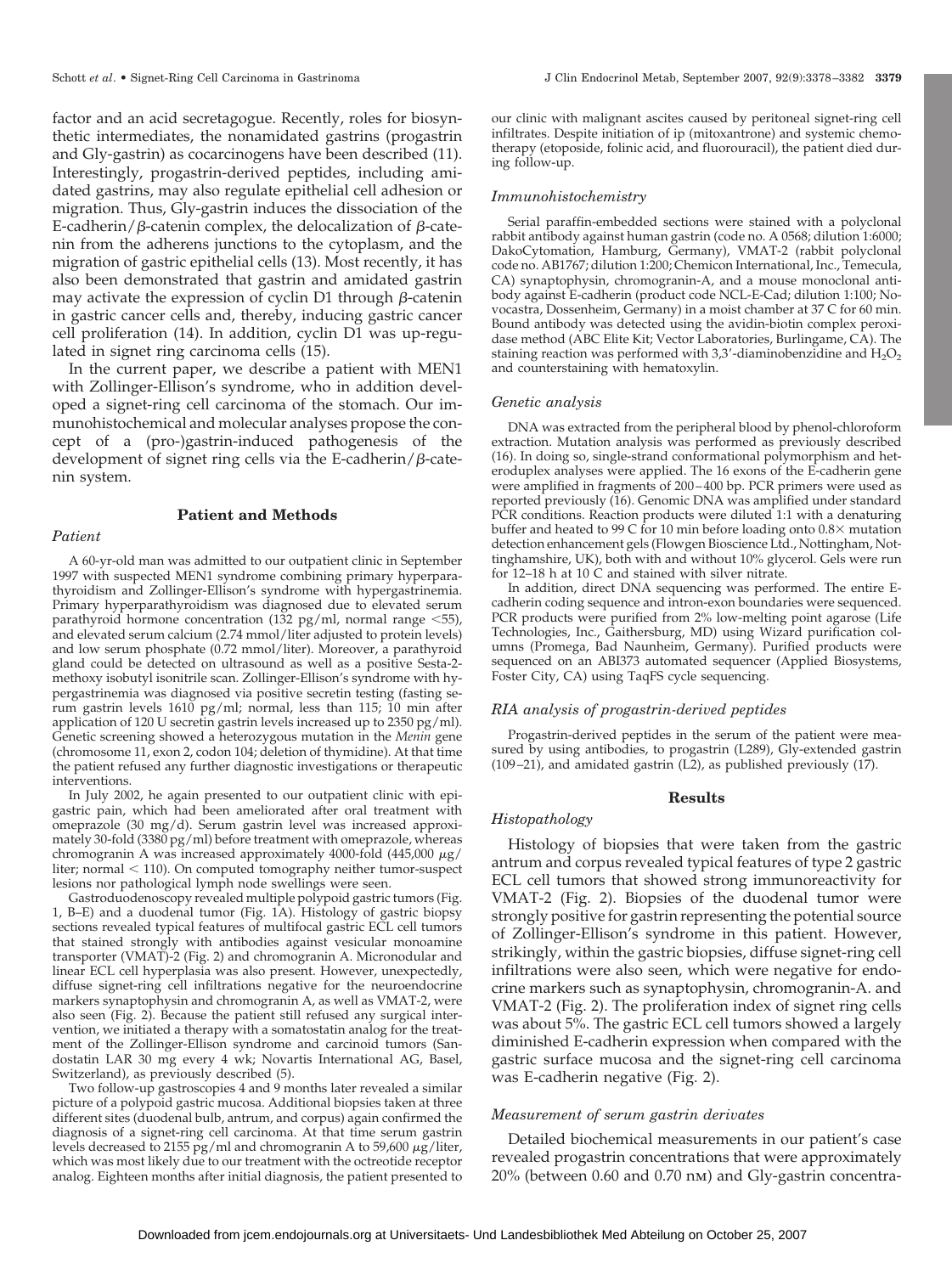A

B



FIG. 1. Endoscopy shows a duodenal tumor (A) as well as diffusely spread gastric tumors (B–E) with polypoid growth. Biopsies were taken from the duodenal tumor and different sites of the stomach (E). On endosonography of the stomach, tumors within the gastric wall were detected with up to 25 mm in maximum size (F).

tions that were approximately 10% (between 0.28 and 0.36 nm) the amidated gastrin concentrations (between 3.6 and 4.5 nm) in the patient's plasma.

## *Molecular analyses*

To exclude germ-line mutations within the E-cadherin gene, we also performed a mutation analysis of the whole gene. However, no abnormalities were identified. This is in accordance with the observation of strong E-cadherin expression on the gastric surface.

# **Discussion**

Here, we describe a patient with Zollinger-Ellison's syndrome with highly elevated serum gastrin levels due to a MEN1-associated duodenal gastrinoma, who additionally developed a gastric signet-ring cell carcinoma and metastatic spread. There are different hypotheses with respect to the pathogenetic mechanism underlying the development of a signet-ring cell carcinoma in this MEN1 patient. One explanation would be that the signet ring cells developed coincidentally; another could be that this carcinoma occurred due to the impaired menin function because of the MEN1 germ-line mutation. An alternative third explanation would focus on the downregulation of the E-cadherin expression and liberation of  $\beta$ -catenin from these complexes due to the influence of (pro-) gastrin and its derivates. Our immunohistochemical and molecular studies support this hypothesis as follows.

E-cadherin is a transmembrane protein with five tandem repeated, extracellular domains and a cytoplasmatic domain that forms the adherens junctions to the actin cytoskeleton through a complex with  $\alpha$ -,  $\beta$ -, and  $\gamma$ -catenins (8). Diminished E-cadherin expression is associated with aggressive, poorly differentiated carcinomas (18, 19). Underexpression of E-cadherin is a prognostic marker of poor clinical outcome in many tumor types (9). Restored expression in tumor models can cause growth retardation or decreasing invasiveness in epithelial tumor cells (10, 18, 20). Furthermore, it has been demonstrated in a transgenic mouse cell line that loss of E-cadherin mediated cell adhesion is one of the rate-limiting steps in the progression from adenoma to carcinoma (21).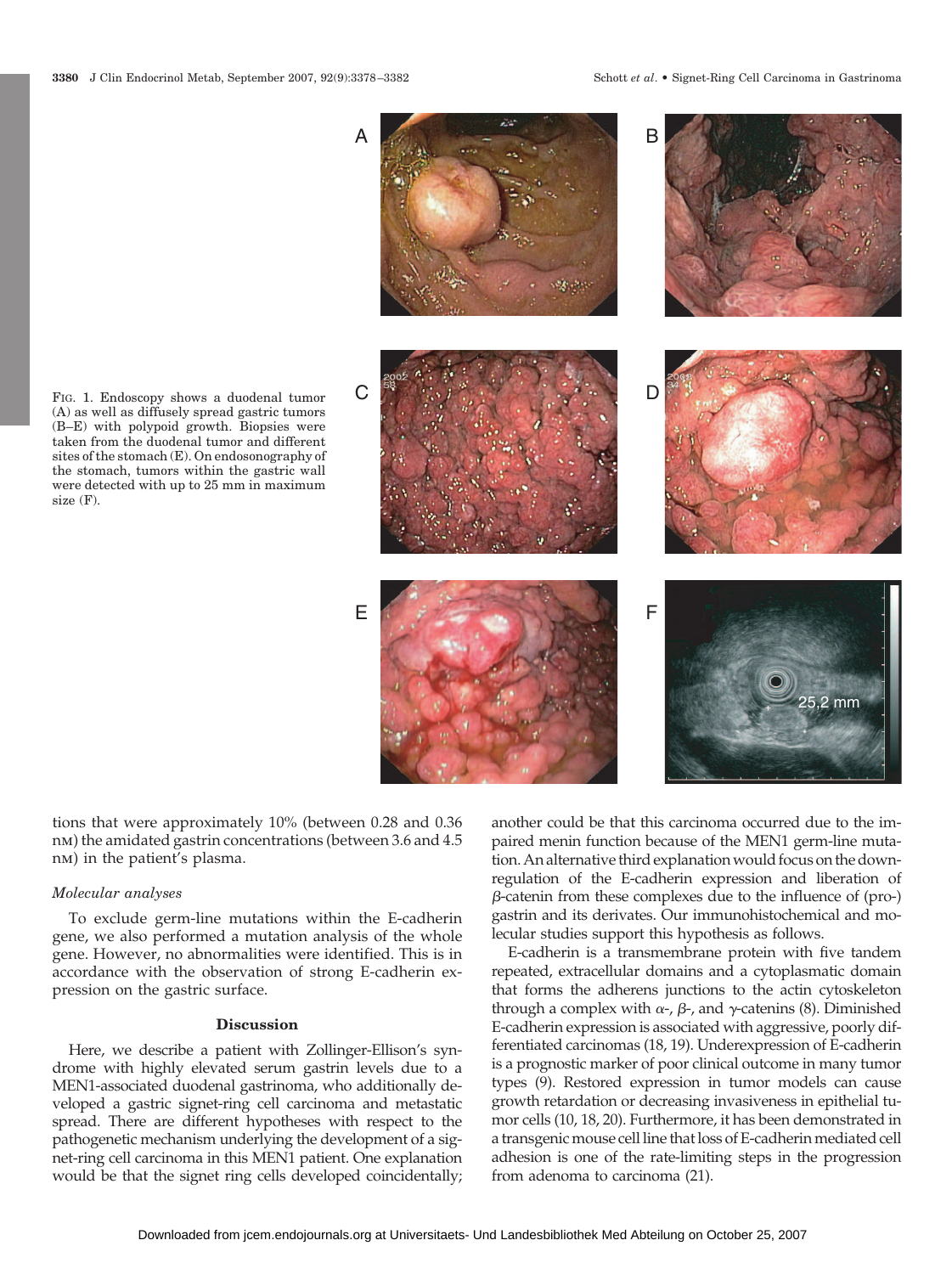FIG. 2. Representative immunohistochemistry of an endoscopic biopsy from the gastric antrum showing diminished E-cadherin expression of the ECL cell tumor cells and a loss of E-cadherin expression in the cells of the signet-ring carcinoma (B). Unaffected gastric surface epithelium showing strong membranous E-cadherin expression (A). Representative immunohistochemistry of gastric antrum showing VMAT-2 positive ECL cell tumors and nodular ECL cell hyperplasia (C), as well as a VMAT-2 positive ECL cell tumor and VMAT-2 negative signet-ring cell carcinoma (D).



Gastric surface epithelium ECL-cell



tumor





In humans the importance of this cell adhesion molecule in tumorigenesis had also been established with the first description of a clear molecular basis for familial gastric cancer in three Maori kindreds (6). Inactivation of the second (wild-type) allele in a somatic cell of the gastric mucosa would lead to a total loss of E-cadherin. In case of hereditary diffuse gastric cancer, the wild-type allele could be inactivated by either a point mutation or CDH1-promoter hypermethylation (22). Sporadic invasive lobular breast cancer has also been seen in several of these families (18, 23). Furthermore, in approximately 50% of patients with somatic inactivating CDH1 mutations, the occurrence of poorly differentiated foci in colorectal and prostatic adenocarcinomas was seen (24).

The establishment and stability of the cell-cell adherens junctions between cells formed by E-cadherin and  $\beta$ -catenin are tightly regulated by growth factors, cytokines, and hormones. In the gastrointestinal tract, they are regulated for instance by gastrin and its prohormone progastrin (25, 26). Glycine-extended gastrin induced partial dissociation of the E-cadherin/ -catenin complex via PI3-mediated tyrosine phosphorylation and, thus, migration of gastric epithelial cells (13). It was shown that prolonged moderate hypergastrinemia leads to remodeling of the gastric epithelium and in the presence of *Helicobacter* to gastric cancer (27). In colorectal carcinoma cells, gastrin gene expression is increased by oncogenic mutations in the Ras gene. Recently, in two different mouse models, the observation was made that gastrin plasma levels above the physiological range disrupted the controlling processes of tubulogenesis in gastric glands and accelerated oncogenic progression together with other factors (27). In transgenic mice with hypergastrinemia, there are initially increased parietal cell numbers and increased gland lengths, indicating that gastrin influences the organization of the gastric mucosa (28). Gastrin stimulates the tubulogenesis in gastric AGS cells (cell line from American Tissue Culture Collection; no. CRL-1739) through activation of the cholecystokinin- $B$ -receptor, with high affinity for gastrin, Cterminal amidated gastrins (*e.g*. G17; Fig. 3), and cholecystokinin (29), via protein kinase C. The pathways of MAPKs or PI-3 kinase do not seem to be involved (27). Therefore, gastrin is the first neuroendocrine peptide acting through G protein-coupled receptors that has been shown to be capable of stimulating branching morphogenesis.

Progastrin induced the dissociation of both tight junction and adherens junction complexes in a gastric epithelial cell line as well as cell migration (25). In transgenic mice overexpressing progastrin, there is increased epithelial cell proliferation in the colon, increased thickness of colon mucosa, as well as increased susceptibility to carcinogens (29). The glycine-extended gastrins can act as modulators of parietal cell function by regulating the capacity of cell response to secretagogues (27). Gly-gastrin also



FIG. 3. Biosynthetic relationships of pre-progastrin-derived peptides. Major pathways of processing are indicated by *blocked arrows*, minor pathways by *broken-line arrows*. *Boxes* indicate the "non-classical" and "classical" gastrins. The amidated peptides G34 and G17 are secreted from vesicles of the regulated pathway of exocytosis that may also contain some unprocessed "non-classical" gastrins; in nonendocrine cells, *e.g*. colorectal carcinoma, progastrin may be secreted directly from the *trans-*Golgi network (TGN) to the cell surface by the constitutive route.